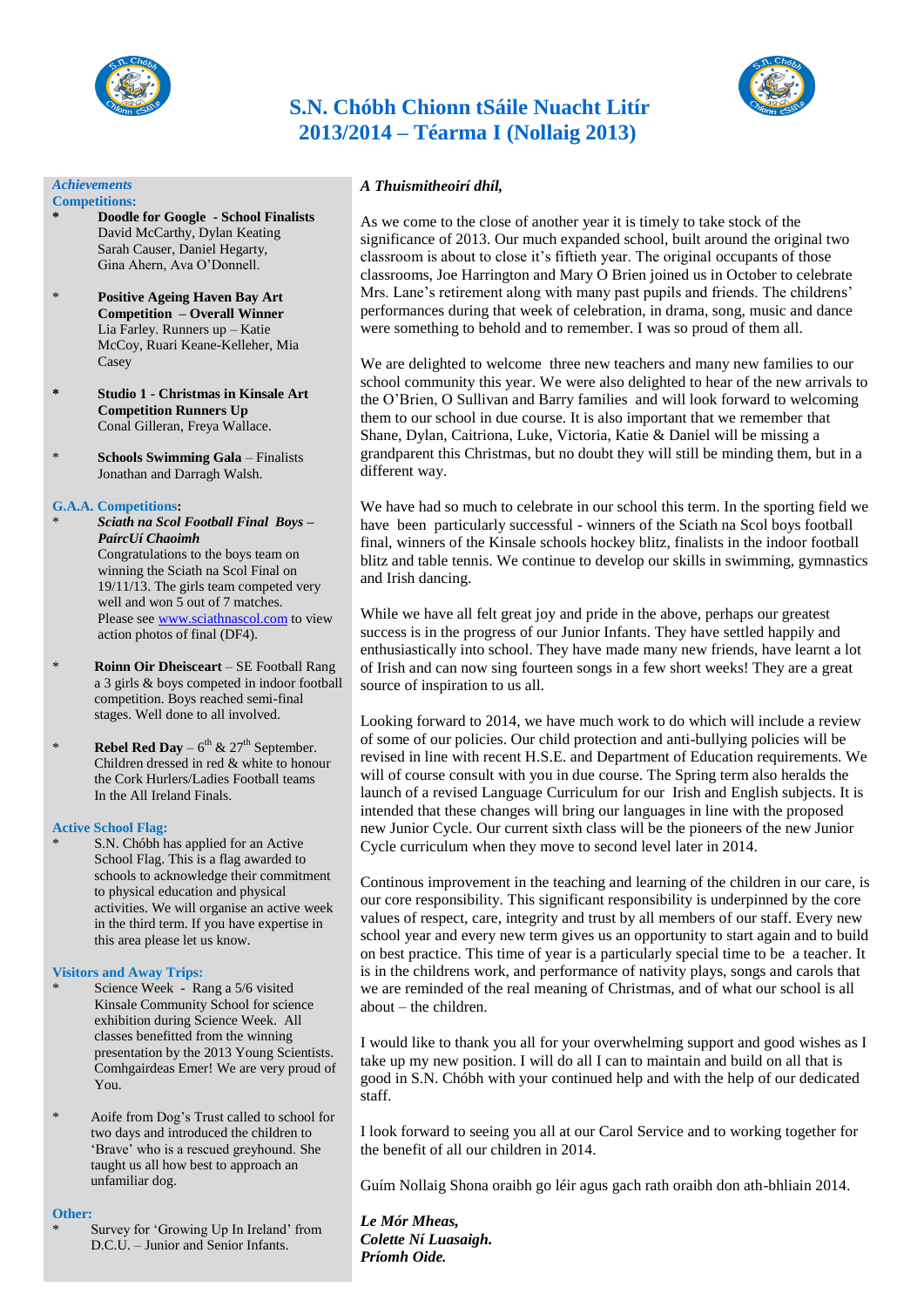- Swimming lessons in Carlton Hotel Rang a  $3 \& 5$ . Rang a 4  $\&$  6 in 2014.
- Hockey Blitz Rang a 2.
- Rang a 6 Enrolment Mass 17<sup>th</sup> November 2013.
- \* 'Scary Bingo' 22nd November 2013.
- \* Halloween dress up and parade 23rd November 2013.
- Team Hope S.N. Chóbh contributed 100 boxes to Christmas Team Hope, spreading the joy of Christmas to children in need in Africa.

# **Green Schools:**

 The Green Schools Committee of S.N. Chóbh Chionn tSáile are delighted to announce that we have commenced working on our third green flag for *Wate*r. We currently hold a flag for *Litter and Waste* and received our second flag in June for conserving *Energy*. We have formed a new committee with twelve pupil representatives, two teacher representatives and a parent representative. We are currently finalising our environmental review of water by measuring our water usage throughout the school. We hope to implement our action plan early in the new year.

#### **Parent/Teacher Meetings:**

 We wish to congratulate parents on 100% attendance at parent/teacher meetings, which were held on 20/11/13. This reflects the commitment that Summercove parents have always shown towards their children's education.

# **Eli Lilly:**

 During October we received a significant contribution to the upkeep the school from volunteers from Eli Lilly. The designed and painted, with the help of the children, a mural in our shed. They built raised beds for vegetable planting in spring time in our garden. They also planted additional flowers and painted fencing. Táimíd fíor bhuíoch díbh.

# **Happy Birthday Jesus:**

 We have been busy preparing for the Happy Birthday Jesus celebration in our Parish Church on Christmas Eve. All the children have been invited to sing with the choir on that day. They have made birthday cards. Each class has made a crib which is on display on the windows of shops around the town. See if you can spot your own! We have had a visit from Casper, one of the wise kings as he journeyed around Kinsale recently. He will eventually follow the star to the crib by the Methodist church on January 6th.

## **Board of Management:**

The Board of Management is a group of volunteers who manage the school on behalf of the Patron (The Bishop) and provide an appropriate education for each student under the guidance of the Department of Education and Skills.

## *The members include:*

- *Chairperson Principal Patron's Representative Teachers Representative Parents Representative Parents Representative Community Representative Community Representative*
- *\*Virgil Horgan \*Colette Ní Luasaigh \*Canon J.K. O'Mahony \*Jean Roberts \*Padraig Fitzgerald \*Rebecca Fox \*Chris Cronin \*Mary O'Hare*

# **School Staff:**

The Board would like to acknowledge the dedication and commitment of each member of staff:

#### *Muinteoirí*

*Príomh Oide Learning Support Teacher Learning Support Teacher Resource Teacher Resource Teacher Rang a 6 Rang a 5 Rang a 4 Rang a 3 Rang a 2 Rang a 1 Naíonáin Mhóra Naíonáin Bheaga*

# *Ancillary Staff*

*Parents' Association:*

*\* Colette Ní Luasaigh \* Roisín Ní Riogáin \* Máire Ní Iarlaithe \* Noirín Ní Luasaigh \* Mairéad Ní Mhuirthile \* Laoise Ní Alíosa \* Caren Ní Eochaidh \* Sineád Nic Roibeaird \* Sinéad Nic Gearailt \* Sineád Ní Fhloinn \* Siobhán Ní Dhonnachú \*Valerie Ní Mhaidín \* Síle Brunicardi* 

*Secretary \*Ann Collins Caretaker \*John O'Driscoll Cleaner \*William Lanigan*

The school would find it difficult to function financially without the help of a vibrant Parents' Association. We acknowledge their co-operation, involvement and support in projects and school functions e.g. bus rota, policy documents, social occasions, celebrations and sports day. Our new committee have been working very hard since late September. They organised a coffee morning so that new parents might get to meet other parents. They then organised a wonderful Scarey Bingo and disco for all the children before Halloween. Most recently they have helped the children produce the most amazing personal Christmas Cards and a stunning 2014 Calendar with photos of all the children grouped according to birthday month. Once again the P.A. have organised food hampers as gifts from the children which will be delivered to Vincent De Paul on Wednesday. We are so grateful to them for cleaning and decorating St. Catherine's Church prior to our Carol Service. A Dvd of the Carol Service will be on sale for five euro in January. Finally, the Christmas raffle will take place in school on Thursday 19th Decenber at 10am. Míle Buíochas from us all.

# *The Committee are:*

*Chairperson \*Annette Murphy Treasurer \*Valerie McCarthy Secretary \*Bláithnaid Barry \*Ciarán O'Sullivan \*Mary Horan \*Paul Keating \*Donna Masterson \*Tara Cahill*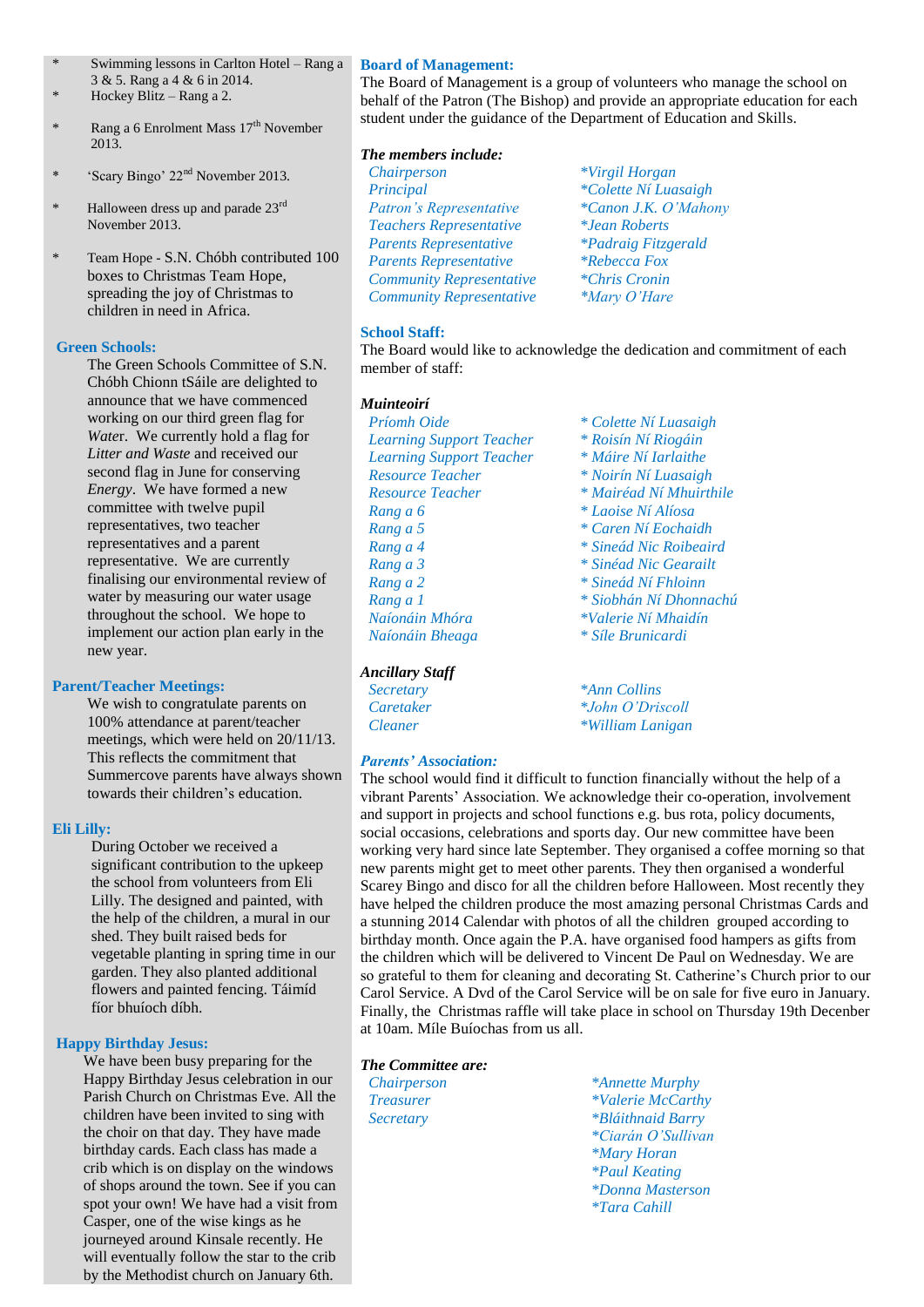**Dates for your Diary:**

- \* Confession  $3<sup>rd</sup>/4<sup>th</sup>$  class 17th December 2013
- \* Annual Carol Service on 18<sup>th</sup> December 2013.
- Christmas Draw in school on the 19th December 2013.

 4 Hampers to St. Vincent de Paul in lieu of presents.

- \* Confirmation  $-28<sup>th</sup>$  March 2014.
- \* First Communion  $-10^{th}$  May 2014.

#### **Retirement:**

All classes invited Mrs. Lane to their classrooms during her last week in S.N. Chóbh. They sang, danced, acted, told stories and presented her with class photos and autographed cards. It was a week to remember. We also had a special mass to celebrate her retirement. We wish Mrs. Lane a very happy healthy and long retirement.

#### **New Footpath/Traffic:**

You are all aware that traffic is an onoing issue near our school. We are all delighted that Cork County Council have built a new section of footpath nearby recently in response to many requests from the Board. Unfortunately the road is too narrow to continue all the way to Rinn Curran. Railing will be added in the New Year. The footpath will greatly enhance the safety of our children as they walk to and from school.

#### **National Literacy and Numeracy Strategy:**

We continue to focus on and implement improvement in our spellings and comprehension strategy instruction. This year additionally we will review the area of mathematics.

#### **Naíonáin Bheaga**

We have been very busy in Junior Infants since we started school in September. We have met all the teachers and they have made us feel very welcome. We are delighted to report that we are very happy and making great friends. Sometimes our parents think that we have a better social life than them!

There is huge excitement in our classroom with Christmas fast approaching. We are looking forward to performing in our first Carol Service in Rincurran Church and have been practicing the new songs very diligently. We performed the Nativity Story for Senior Infants and had great fun both preparing and performing it.



## **Naíonáin Mhóra**

This month the Senior Infants had a visit from The Dogs Trust. Aoife and her dog 'Brave' taught us how to greet a dog and the best ways we can look after our dogs all year round. We each got to meet and pet Brave. He was so comfortable in our classroom, he even fell asleep.

We are having great fun in the run up to Christmas. Senior Infants are practicing their Christmas Carols to sing to all the parents at St. Catherine's Church, Rincurran and we are also showing our singing skills to Junior Infants by doing class performances as well. There is a lot of excitement in the class and we look forward to seeing you all on Wednesday for our annual Christmas Carol Service.

#### **Rang a 1**

Rang a 1 have had a great time this month. They have had a visit from Dog's Trust and enjoyed meeting 'Brave' and talking to Aoife about all the dogs that Dog's Trust have helped to rescue and re-home.

We have also been busy rehearsing for their Christmas play "A Little Bird Told Me" this December. They have had great fun putting costumes together and have been skipping home with their scripts every day, putting a great effort into learning their lines. They've learnt an impressive 8 new songs in two weeks and are looking forward to performing for their mums and dads on Thursday 19th December 2013.

#### **Rang a 2**

The Kinsale Hockey Club came to train Rang a 2 during the month of October. At the end of the month we joined all the local schools in a hockey blitz up in Sáile. We are delighted to announce that Summercove N.S. won the blitz bringing back the 'Jim Good Fair Play' trophy to the school.

We also had a Healthy Eating month whereby we tried our best to have a healthy lunch box coming to school. At the end of the month we along with Ms. Robert's  $4<sup>th</sup>$  class, made delicious and nutritious smoothies for the rest of the school.